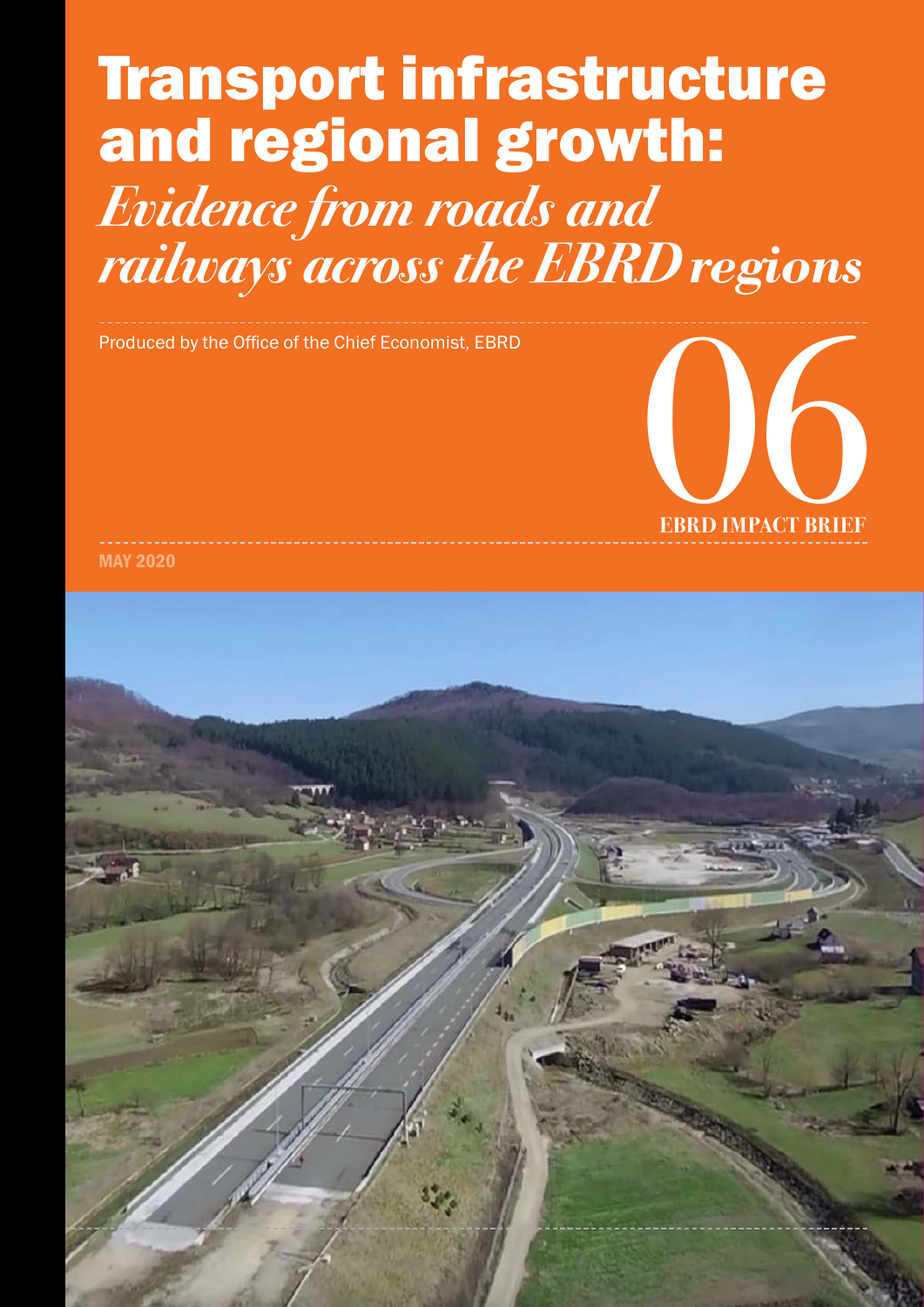Evaluating the impact of transport infrastructure is challenging but important. New or improved transport routes can foster economic integration and have substantial economic benefits. These benefits may nevertheless vary considerably across regions and sectors, depending on how the new infrastructure changes access to buyers, suppliers and workers. This Impact Brief reports on recent EBRD research that estimates the impact of major investments to upgrade roads across Turkey as well as roads and railways in the Western Balkans. These analyses incorporate unique data at finely disaggregated geographic levels and use models to assess the impact of transport upgrades on local production, redistribution of the workforce and the wellbeing of households.

# Road upgrades in Turkey

Road transport accounts for approximately 90 per cent of domestic freight and passenger traffic in Turkey. While an extensive network of paved roads already existed in 2000, their capacity and safety were deemed inadequate. A major public investment aimed to expand the road network capacity. Segments of single-carriageway, two-lane roads were upgraded to dual-carriageway, four-lane roads. As a result of this investment programme, the share of national roads consisting of dual-carriageways increased from 10 per cent to 35 per cent between 2002 and 2015. The upgrades focused on existing roads, leaving the total number of kilometres of national roads essentially unchanged. Road safety improved, accident rates decreased and travel times became more predictable (Coşar and Demir, 2016).

To evaluate the impact of this upgraded road network on travel times between Turkey's 81 provincial centres, the research team applied geographic information systems (GIS) analysis (see Coşar et al., 2020). Researchers first digitised road network maps published by the General Directorate of Highways to generate detailed snapshots of all single and dual carriageways across Turkey at different points in time. Figure 1 shows maps for 2005 and 2015, with thicker lines indicating dual carriageways. Upgrades were widely dispersed and benefited travel routes between provincial centres across Turkey. To quantify the resulting time savings, the average speeds for trucks over different road categories were taken from administrative records. The set of fastest possible travel times between provincial centres were then calculated for the road networks as they existed in 2005, 2010 and 2015.



Figure 1. Turkey's national road networks Panel A. 2005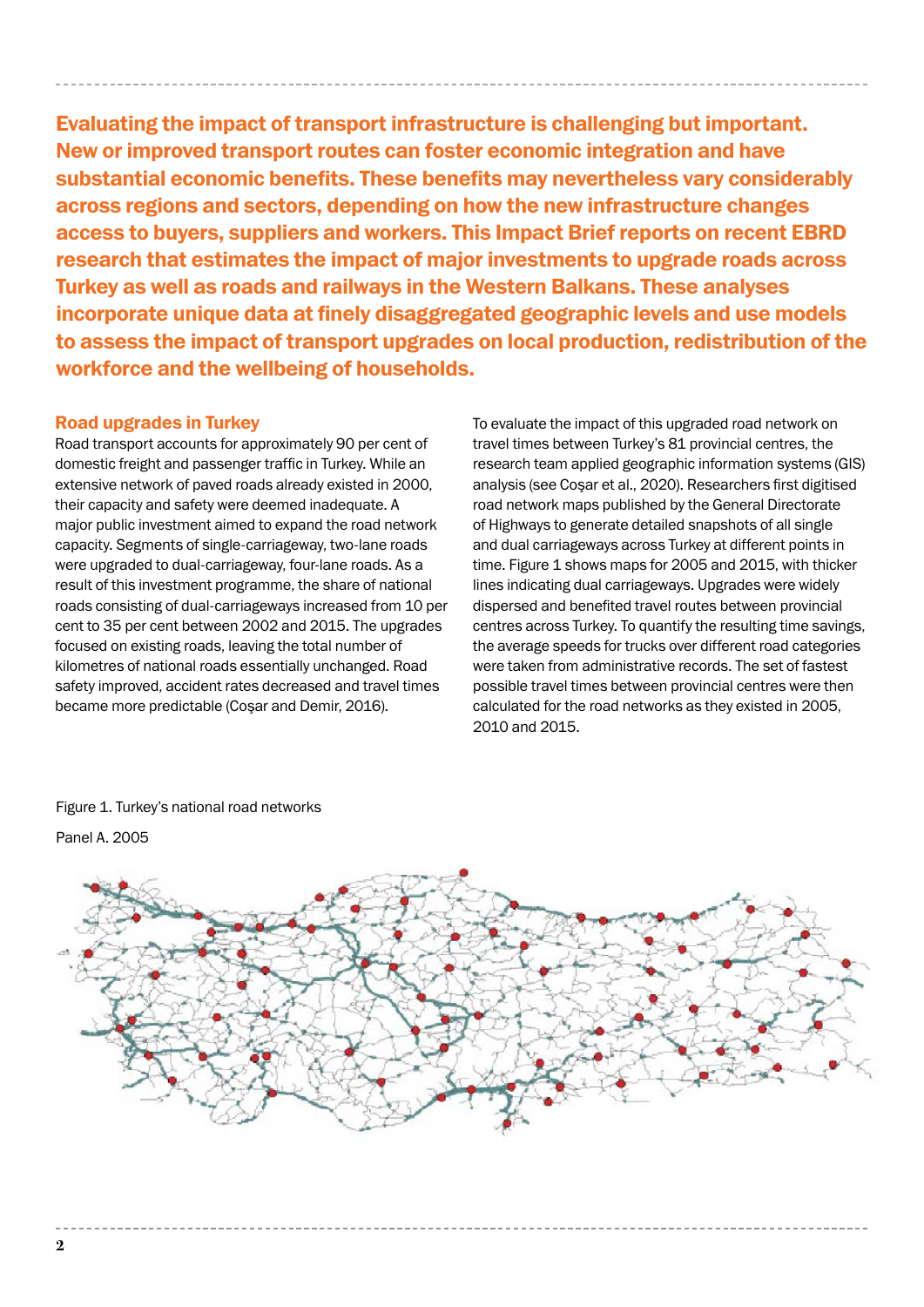#### Panel B. 2015



Note: Red nodes denote provincial centres, thin blue lines represent single-carriageway roads and thick blue lines represent dual-carriageway roads.

First, the analysis shows that road upgrades led to substantially reduced travel times. The average time savings between city-pairs was 1.5 hours, out of an average travel time in 2005 of 6.5 hours. Figure 2 plots the time savings against distances for all city-pairs. Cities separated by longer distances typically experienced the greatest time savings.

Second, the research showed that quicker travel contributed to improved economic integration between provincial centres, in terms of domestic trade. One hour of saved

travel time increased bilateral trade in manufactured goods between provinces by about 5.3 per cent. Quicker travel also improved the chances that two provinces without any bilateral manufacturing trade in 2006 would have begun to trade by 2016. A pair of non-trading centres with a travel time saving of 1.9 hours, the average time saving for this pair, would be 7 per cent more likely to trade in 2016, compared to a scenario in which roads had not been improved.

Interestingly, with the upgrades, new trade links in the service



#### Figure 2. Time savings due to road improvements

Note: Each observation plots the time savings for travel against the straight-line distance between a given city-pair.

#### **3** EBRD IMPACT BRIEF 06 TRANSPORT INFRASTRUCTURE AND REGIONAL GROWTH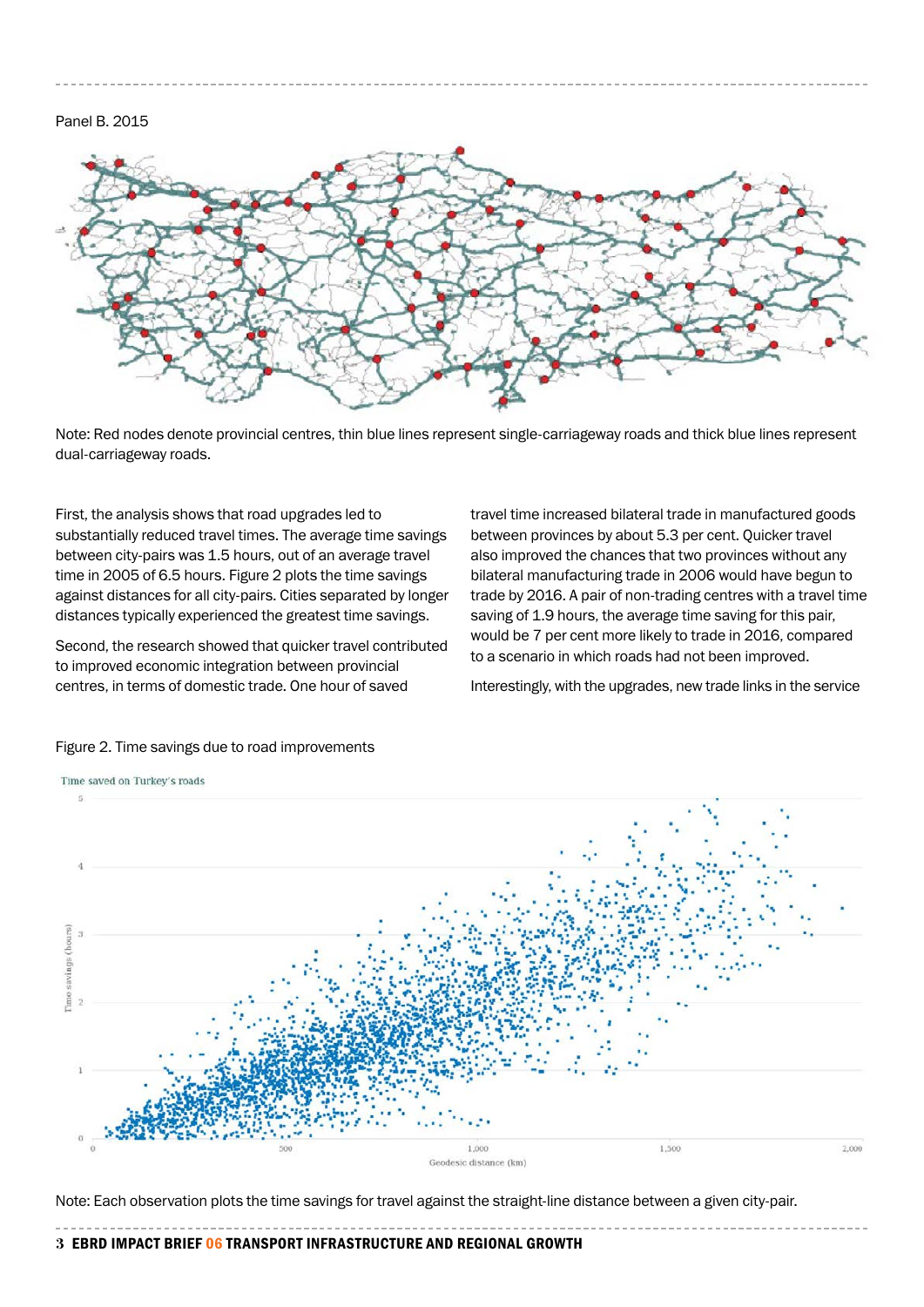sector experienced even stronger impacts, being 18 per cent more likely to trade in 2016. A likely explanation is that, beyond moving goods around, better transport makes the process of finding new buyers and suppliers easier. This channel can expand the market reach of service providers in particular. Consider legal and accounting services: even if work is completed in a firm's office and transmitted electronically, lower travel times reduce the cost of recruiting new clients or holding initial face-to-face meetings. Architectural and engineering firms might specialise in particular fields, such that improved connectivity promotes better matches for firms in remote markets as specialists come into reach.

Regional analysis, comparing changes in outcomes for a given province to changes in its averaged travel times to all other provinces, shows employment gains in the regions that experience greater average time savings. These estimates indicate that reducing average travel times by one hour increases average employment within an industry by about 16 per cent. Around two-thirds of provinces experienced such time savings, translating to a meaningful boost in local job opportunities.

Back-of-the-envelope calculations for the rate of return from the Turkish road investments can be produced using the estimated impact of time savings. Consider a single hypothetical route of undivided roadway, equal in length to the average bilateral distance of city-pairs. This average route would be 755 km long and would require 234 km of upgraded road in order to reduce travel times by one hour. The improved route would still take 10.6 hours to travel for trucks driving freight. Such upgrades would cost US\$ 25.7 million annually, and would generate approximately US\$ 2.6 million in additional domestic trade, based on the estimated impact of reduced travel time. Every 10 US dollars generates one additional US dollar of domestic trade, ignoring other direct gains, such as those from increased road safety and higher exports.

#### Short-term and long-term effects on wellbeing

The researchers also apply a spatial equilibrium model, adapted from Allen and Arkolakis (2014), to estimate the impact of the road upgrades on wellbeing. The team considers two experiments:

- What is the short-term impact of upgrades (just after completion) before enough time has elapsed to allow the labour force to move to other provinces?
- What is the long-term impact when the labour force has been able to relocate between provinces?

In the short term, when labour is immobile, households in all locations are found to be better off after the road upgrades. The gains, however, are uneven and the level of inequality between provinces is estimated to have increased. Differences between provinces in the level of trade cost reductions with all other provinces leads to uneven changes in the real wages of workers. Provinces with the highest gains improved wellbeing over 10 times more than the provinces with the lowest gains. The national gain, weighted by population, was 2.84 per cent.

The long-term impact of the upgrades depends on how substitutable the goods produced in each province are with those from other provinces. When a product from another location does not have close substitutes, the gains to consumers from reducing trade costs with that location are large. The positive impact on wellbeing is estimated to range from about 1.9 per cent to 6.3 per cent. Applying baseline levels of substitutability and congestion, a gain of 2.9 per cent emerges, similar to that of the short-term effect. With an annual cost of road upgrades at about 1.7 per cent of GDP per year, the estimated rate of return for this level is up to 70 per cent.

### Impacts of infrastructure upgrades in the Western Balkans

The research team also evaluated road and railway investments totalling €7.6 billion (of which the EBRD invested 40 per cent) in the Western Balkans since 2000 (Desmet et al., 2018). The researchers reviewed EBRD investment records to identify new and upgraded transport segments. These upgrades were matched to the roads, railways and waterways operating in 2000, using geographic information systems (GIS) software. The lowest cost routes for transporting goods before and after the upgrades were determined based on the available infrastructure between all locations. This set of lowest bilateral trade costs was paired to data on population and outputs for a grid measuring 1 degree by 1 degree. Together, they present a realistic geography of data that can be evaluated using modern trade models.

These data were analysed in a spatial equilibrium model based on the work in Desmet, Nagy and Rossi-Hansberg, 2018. The model incorporates competing forces as people seek out their best opportunities, balancing effects from the decisions made by all households as to where to live and work. Better transport connections lower the cost of trading with other markets. Places with good economic prospects and living conditions attract more people and benefit from greater innovation and higher productivity and consumption. At the same time, congestion hinders the enjoyment of local amenities and raises the cost of living. In the framework of the model, migration and economic outcomes evolve over time, driven by the balance of opportunities and costs.

The analysis finds that the Western Balkans infrastructure upgrades likely contributed to worker retention and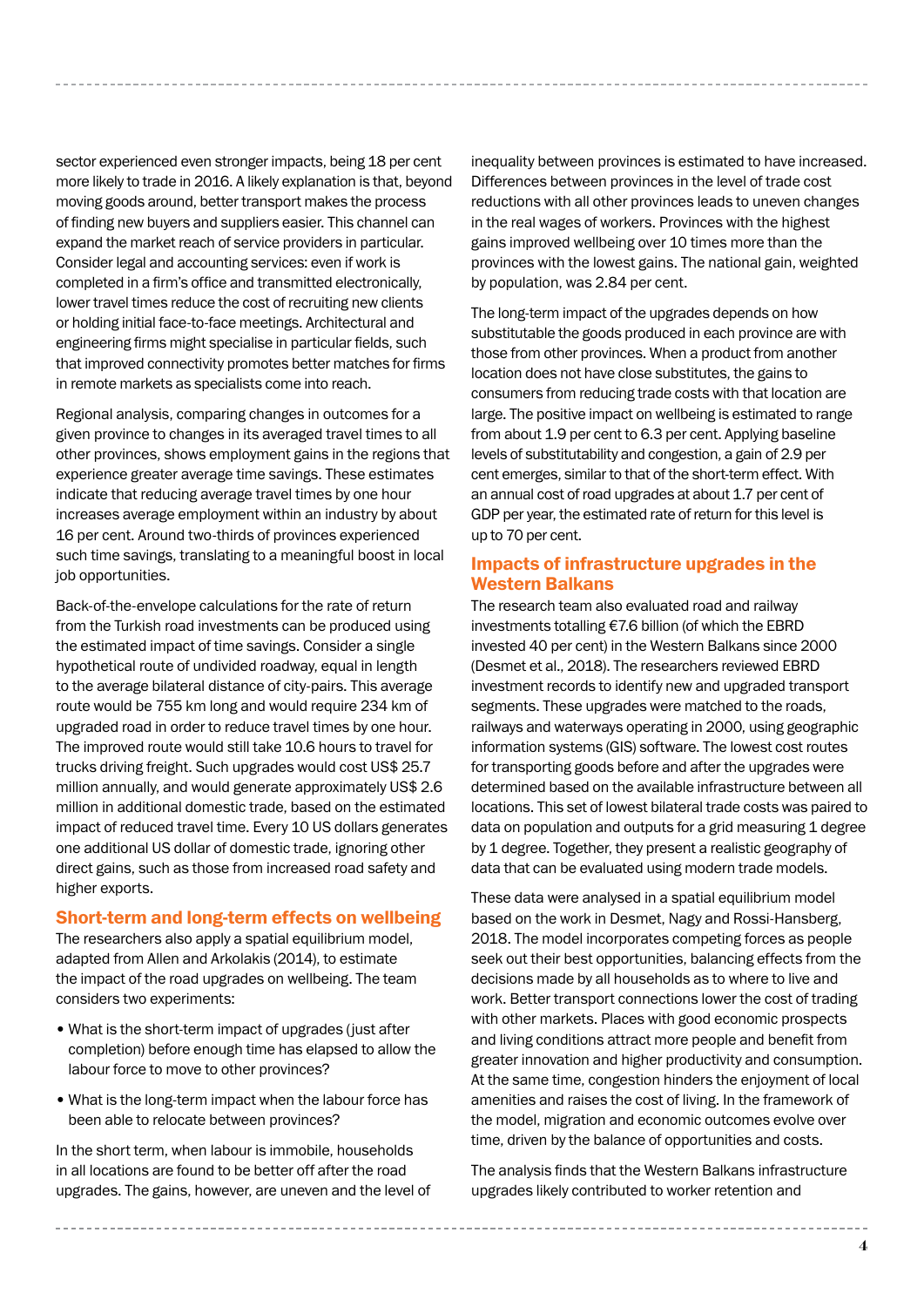

#### Figure 3. Gains from Western Balkans transport investment by 2040

an increase in local population density in the region. Importantly, the estimated positive gains related to this higher density (in the form of higher productivity and consumption levels) outweighed the negative impacts of congestion on wellbeing. Figure 3 shows a comparison between outcomes produced under baseline conditions and those with the upgrades, predicted for the year 2040. The figure shows that real output per person, as well as wellbeing, increase by around 2-2.5 per cent and 1-1.5 per cent, respectively, in economies receiving road and railway improvements. Neighboring countries in the region benefit as well, though to a lesser extent (about 0.25 per cent).<sup>1</sup>

Back-of-the-envelope estimates of the annualised rate of returns are 18 per cent for the region, ignoring maintenance costs. These returns vary by country. Albania and Serbia exhibit higher returns at 27 per cent and 23 per cent, respectively, while returns in Bosnia and Herzegovina and North Macedonia are 7 per cent and 8 per cent, respectively. These country-level estimates seem reasonable based on the respective investments by country and the preinvestment levels of infrastructure. However, it is important to note that improved segments of transport routes can benefit neighboring countries. The positive spillovers of upgrades, as regional trade costs decrease, mean that economic benefits likely extend beyond national boundaries. Estimating returns should therefore be conducted at the regional level when feasible.

#### Lessons learned

Investments in transport infrastructure can substantially

improve the economic integration of a region as trade costs between markets decline. Better integration creates opportunities for local economies to become more productive, boost consumption and improve people's wellbeing. While one often thinks of roads as useful for transporting physical goods, evidence from Turkey shows that shorter travel times can also boost the services sector. Better connectivity between provinces strongly increased the probability of new trade links in service sectors. Firms that must regularly recruit new clients, or those offering or requiring specialised services, may particularly benefit from lowering the costs of reaching new pools of clients and suppliers in more remote markets.

The rate of return of Turkey's investments in roads, based on improvements to long-term wellbeing, is estimated to be up to 70 per cent. This estimate rests on standard assumptions for how easily consumers and firms can replace the goods and services produced in one province with those from another. When it is hard to replace goods or services produced in another location, the gains to consumers from reducing trade costs with that location are large. The analysis of road and railway upgrades in the Western Balkans produced estimates consistent with the findings from the Turkish roads study. The estimated long-term rate of return to investments in the region is lower, at 18 per cent. All locations are estimated to benefit from the upgrades, but just as in the case of Turkey, gains varied substantially across locations. Benefits accrued disproportionately to those locations closest to the physical investments.

1 Estimates for Kosovo are not available, but are reflected in those of its closest neighbours.